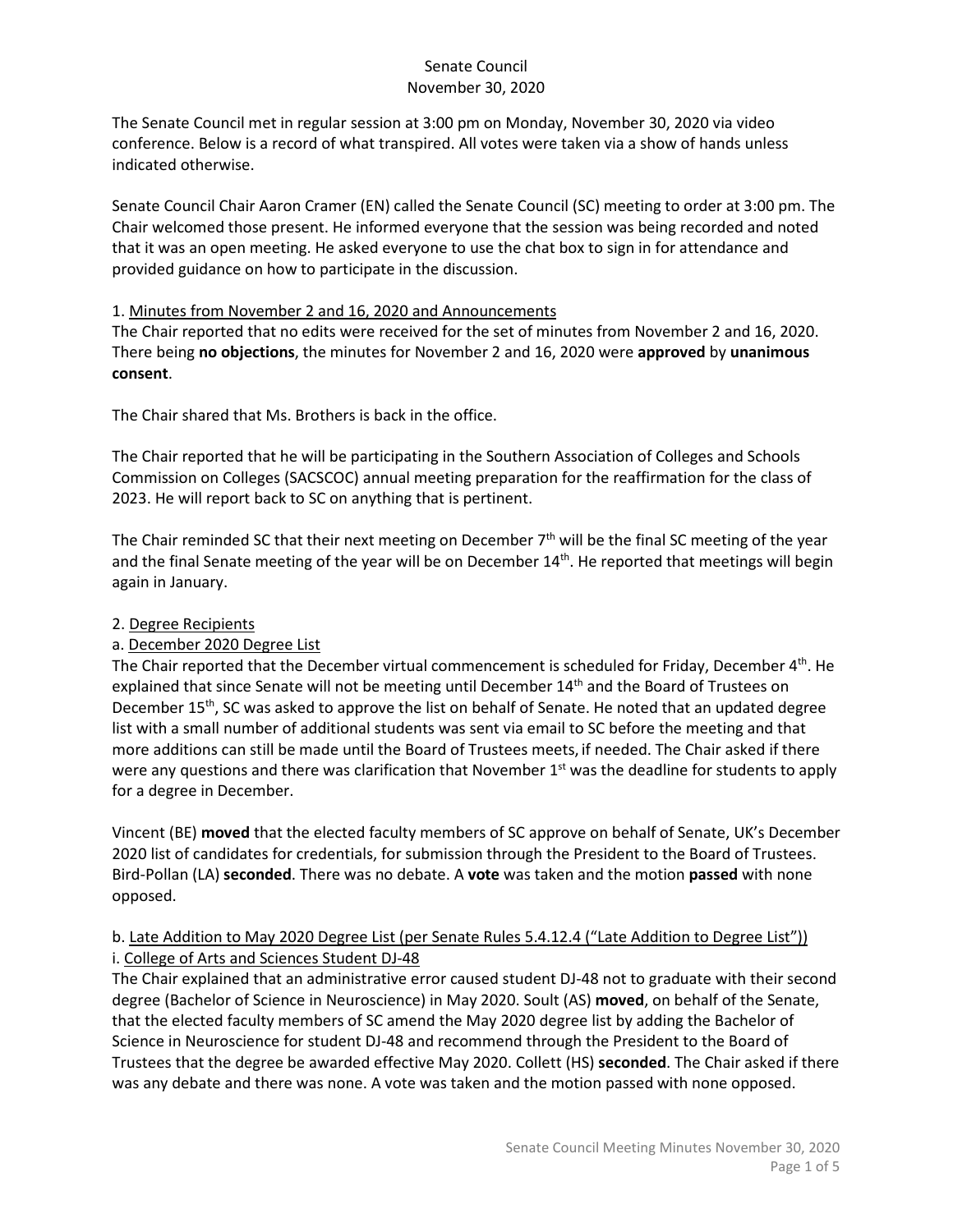# c. Late Addition to August 2020 Degree List (per Senate Rules 5.4.12.4 ("Late Addition to Degree List")) i. Gatton College of Business and Economics Student KF-21

The Chair explained that an administrative error caused student KF-21 not to graduate in August 2020. Brion (EN) **moved**, on behalf of the Senate, that the elected faculty members of SC amend the May 2020 degree list by adding the Bachelor of Business Administration – Management for student KF-21 and recommend through the President to the Board of Trustees that the degree be awarded effective August 2020. Cantrell (ED) **seconded**. The Chair asked if there was any debate and there was none. A **vote** was taken and the motion **passed** with none opposed.

The Chair expressed his appreciation to Assistant Dean Cleo Price, University Registrar Kim Taylor, and everyone involved with getting the degree list done.

# 3. Committee Reports

a. Senate Advisory Committee on Diversity and Inclusion (SACDI) - Cindy Jong, Chair

i. Senate Council Feedback on Diversity, Equity, and Inclusion (DEI) Statement

Jong explained that SACDI was asked to develop a DEI statement for the syllabus initiative and that their goals for the statement were to include a commitment to diversity and inclusion, recognize discrimination bias, and provide information about who students can contact. She asked SC for feedback and recommendations of where to include the statement.

The Chair asked SC to consider adding the statement to the syllabus template language on the Senate's website and what the relationship of the statement is to the syllabus initiative. Support for the statement was expressed by SC and the addition of the term "equity" in the document was suggested. It was noted that the use of template language is optional but as the syllabus initiative moves forward it will become mandatory.

Brion **moved** to include the DEI statement, as amended to include "equity," in the syllabus templates on the Senate's website. Collett **seconded**. The Chair asked if there was any debate and there was none. A **vote** was taken and the motion **passed** with none opposed.

The Chair asked Ms. Brothers to include the DEI statement in the syllabus templates. He noted that he would include this information in the upcoming newsletter. There was also discussion about making the tone of the syllabus initiative more welcoming and when SC will be voting on it. The Chair thanked SACDI Chair Cindy Jong for her service on the committee.

# b. Senate's Academic Programs Committee (SAPC) - Leslie Vincent, Chair

i. Proposed Significant Change to Graduate Certificate in Public Health Management Vincent (BE) described the proposal to reopen the Graduate Certificate in Public Health Management and approve several changes including a name change, curriculum reorganization, updated admissions requirements, and modality changes. The Chair asked if there were any questions of fact, and there were none. The Chair stated that the **motion** on the floor was a recommendation from the SAASC that the University Senate approve the proposed change to the Graduate Certificate in Public Health Management in the Department of Health Management and Policy in the College of Public Health. Because the motion came from committee, no **second** was needed. The Chair asked if there was any debate and there was none. A **vote** was taken and the motion **passed** with none opposed.

# ii. Proposed Significant Change to MS Integrated Plant and Soil Sciences

Vincent (BE) described the proposed change of the addition of a new track for Environmental Science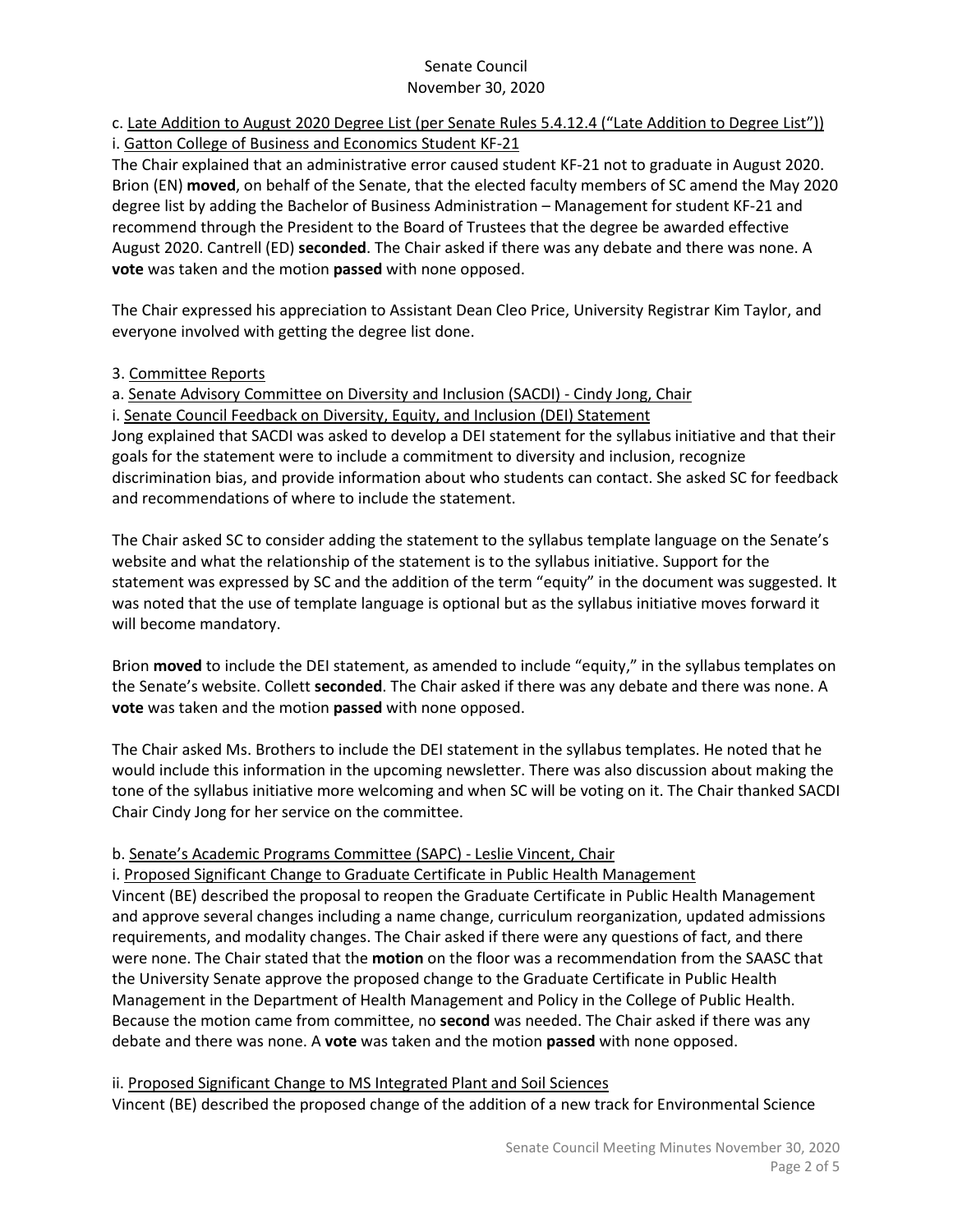and Ecosystem Ecology to the MS in Integrated Plant and Soil Science (IPSS). The Chair asked if there were any questions of fact, and there were none. The Chair stated that the **motion** on the floor was a recommendation from the SAASC that the University Senate approve the proposed change to the MS in Integrated Plant and Soil Sciences in the Department of Plant and Soil Sciences in the College of Agriculture, Food and Environment. Because the motion came from committee, no **second** was needed. The Chair asked if there was any debate and there was none. A **vote** was taken and the motion **passed** with none opposed.

#### iii. Proposed Significant Change to PhD Integrated Plant and Soil Sciences

Vincent (BE) described the proposed change including discontinuation of the Forest Science track and the addition of a new track for Environmental Science and Ecosystem Ecology (ESEE) to the PhD in Integrated Plant and Soil Science (IPSS). The Chair asked if there were any questions of fact, and there were none. The Chair stated that the **motion** on the floor was a recommendation from the SAASC that the University Senate approve the proposed change to the PhD in Integrated Plant and Soil Sciences in the Department of Plant and Soil Sciences in the College of Agriculture, Food and Environment. Because the motion came from committee, no **second** was needed. The Chair asked if there was any debate and there was none. A **vote** was taken and the motion **passed** with none opposed.

#### iv. Proposed New MS Marketing

Andrade (ME) explained that he would present the proposal since it was submitted by SAPC Chair Leslie Vincent (BE). He described the proposed new MS in Marketing. The Chair asked if there were any questions of fact, and there were none. The Chair stated that the **motion** on the floor was a recommendation from the SAASC that the University Senate approve, for submission to the Board of Trustees, the new MS in Marketing from the Department of Marketing and Supply Chain in the College of Business and Economics. Because the motion came from committee, no **second** was needed. The Chair asked if there was any debate and there was none. A **vote** was taken and the motion **passed** with none opposed and one abstained.

## v. Proposed New Graduate Certificate in Orofacial Pain

Vincent (BE) described the proposed Graduate Certificate in Orofacial Pain. The Chair asked if there were any questions of fact. There was discussion about Graduate Certificates vs. Post Professional Certificates and what Council on Postsecondary Education (CPE) guidelines are for certificate programs. There was clarification that the higher number of credit hours for the certificate is due to accreditation requirements. There was much discussion about the approval process of the certificate based on *Senate Rule (SR) 3.1.1.6.* 

The Chair stated that the **motion** on the floor was a recommendation from the SAPC that the University Senate approve the establishment of a new Graduate Certificate in Orofacial Pain, in the College of Dentistry. Because the motion came from committee, no **second** was needed. The Chair asked if there was any debate and there was none. A **vote** was taken and the motion **passed** with none opposed.

It was noted that there should be further discussion about the interpretation of *SR 3.1.1.6* in the future.

Vincent asked about another similar proposal on the SAPC's agenda. The sense of the discussion was that such proposals should move to SAPC, SC, and Senate until the issue is formally resolved.

#### vi. Proposed New Undergraduate Certificate in Pre-Medicine

Vincent (BE) described the proposed new Undergraduate Certificate in Pre-Medicine. The Chair asked if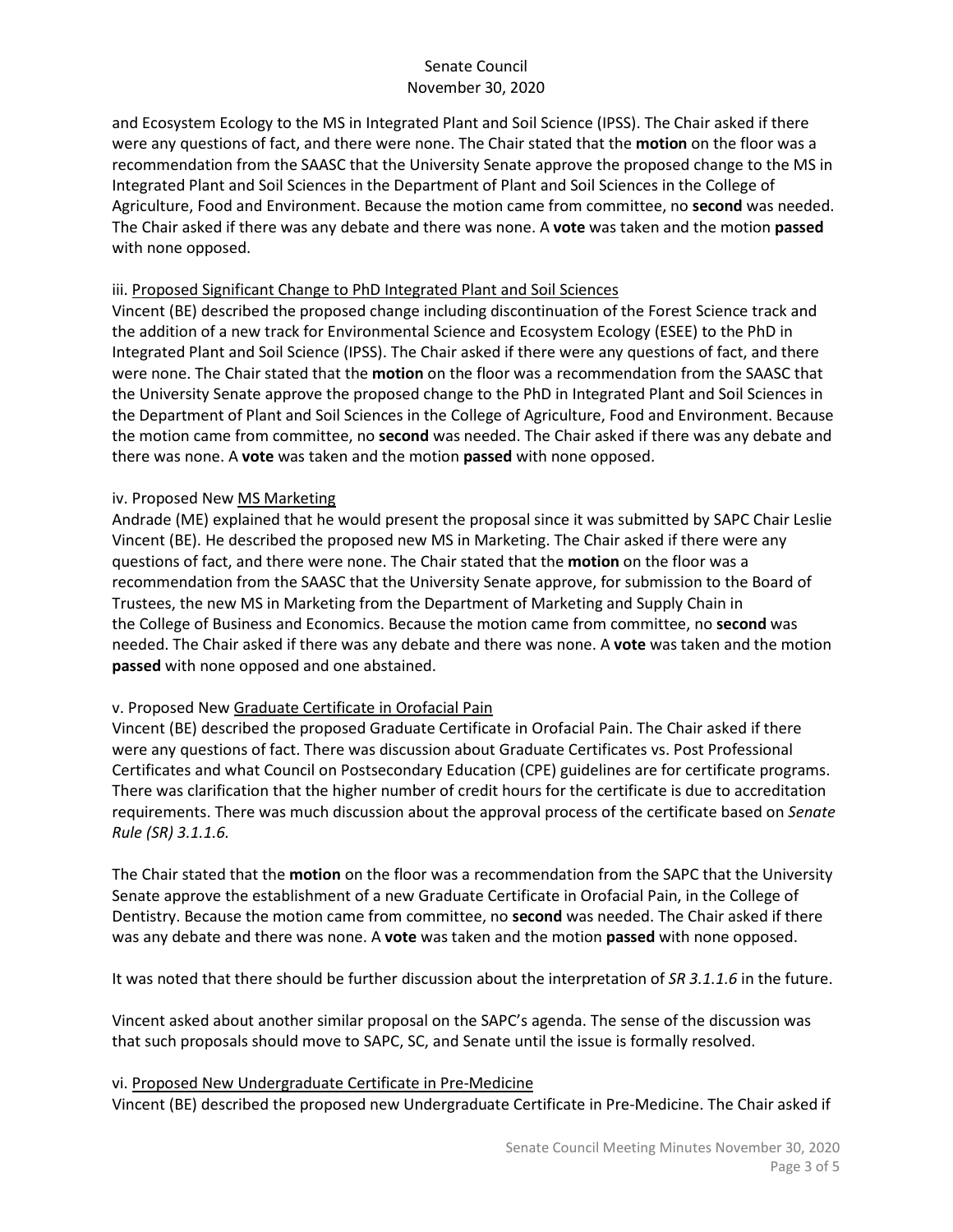there were any questions of fact. There was concern about possible confusion due to the use of the term "Undergraduate" in the title. It will be marketed to students as a "Post Baccalaureate Undergraduate Certificate". The Chair stated that the **motion** on the floor was a recommendation from the SAASC that the University Senate approve the proposed new Undergraduate Certificate in Pre-Medicine in the College of Arts and Sciences. Because the motion came from committee, no **second** was needed. The Chair asked if there was any debate and there was none. A **vote** was taken and the motion **passed** with none opposed.

#### vii. Proposed Significant Change to BSEDU Interdisciplinary Early Childhood Education

Vincent (BE) described the proposed major program change to create two tracks for the BSEDU Interdisciplinary Early Childhood Education degree. The Chair asked if there were any questions of fact, and there were none. The Chair stated that the **motion** on the floor was a recommendation from the SAASC that the University Senate approve the proposed change to the BSEDU in Interdisciplinary Early Childhood Education, in the Department of Early Childhood, Special Education, and Counselor Education in the College of Education. Because the motion came from committee, no **second** was needed. The Chair asked if there was any debate and there was none. A **vote** was taken and the motion **passed** with none opposed.

#### c. Admissions and Academic Standards Committee (SAASC) - Jennifer Bird-Pollan, Chair

i. Proposed update to the Behavioral and Technical Standards from the College of Health Sciences Bird-Pollan (LA) described the proposed update to the Behavioral and Technical Standards from the College of Health Sciences. The Chair asked if there were any questions of fact, and there were none. The Chair stated that the **motion** on the floor was a recommendation from the SAASC that the University Senate approve the proposed update to the Behavioral and Technical Standards from the College of Health Sciences. Because the motion came from committee, no **second** was needed. The Chair asked if there was any debate and there was none. A **vote** was taken and the motion **passed** with none opposed.

#### 4. Items from the Floor

There was discussion about requesting that the University Registrar provide a schedule for when online exams should be given for asynchronous online classes. Vice Provost Larry Holloway agreed follow up with the University Registrar and bring back a proposal for SC's consideration for assigning two-hour blocks of time for asynchronous final exams.

There was discussion about a recent announcement from administration that the Fall 2021 class schedule will be rolled over from Fall 2019, presumably to prevent instructors from offering a course via distance learning/online delivery without Senate approval. There was concern that faculty will no longer be able to use alternate delivery modes unless they go through Senate for approval. It was clarified that Senate has only approved the use of alternate delivery modes through Summer 2021. It was noted that courses approved by Senate for distance learning delivery after Fall 2019 will need to be accounted for. The Chair reported that when colleges have approached him about future situations where alternate delivery is necessary, he has advised them that they should submit course proposals this spring to request Senate approval for distance learning delivery. He also noted that if the situation in the fall is like it is now, there will likely be another blanket approval of alternate delivery modes.

The meeting was adjourned at 4:32 pm with no objections.

Respectfully submitted by Aaron Cramer, Senate Council Chair